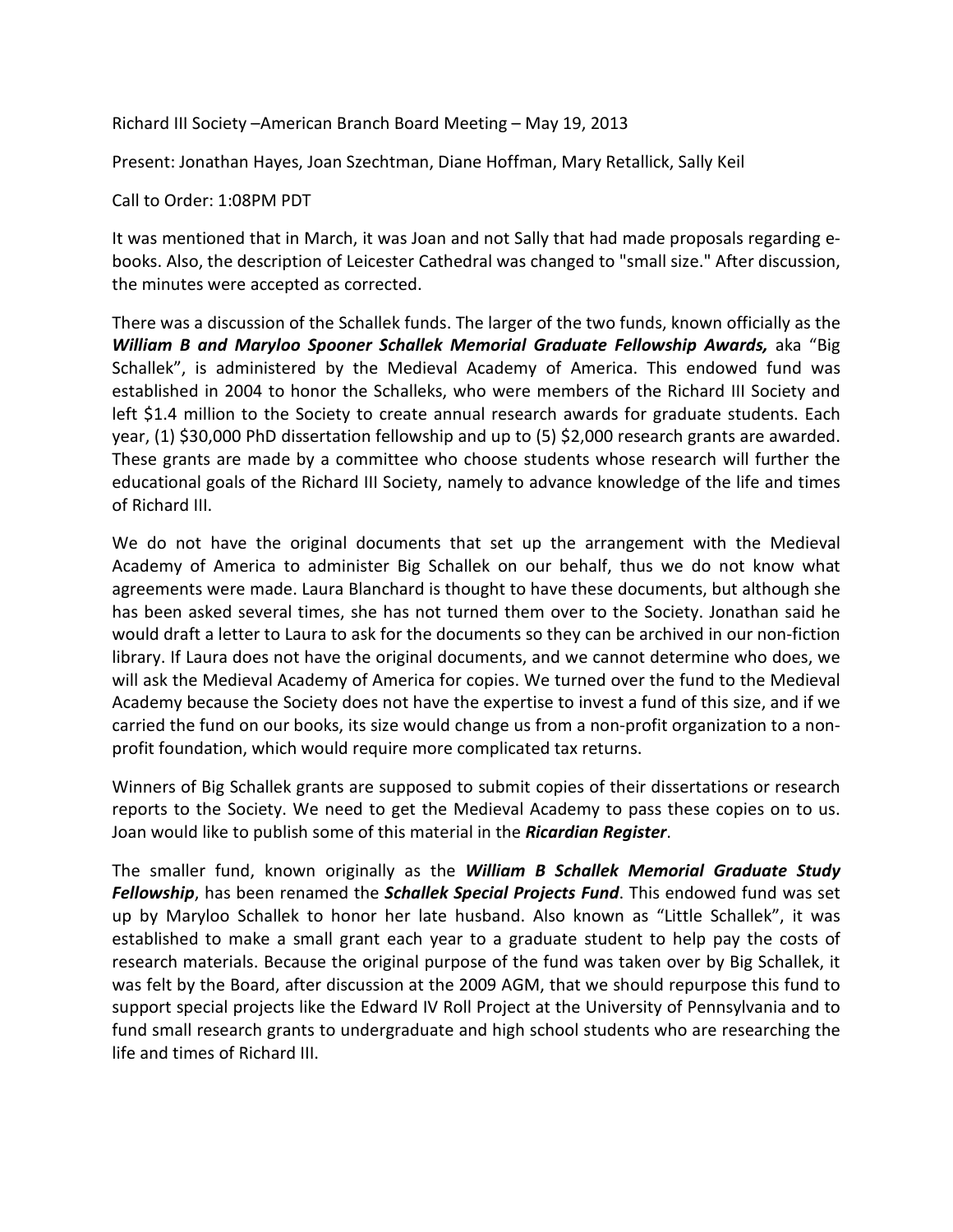Some of the money in this fund came from a \$25,000 bequest that was split among (5) different mutual funds. This money was originally invested in the mid 1990s. The five funds were all loadbearing funds with high expense-ratios and did poorly in the stock market crash of 2008. Also, over the years, succeeding treasurers had lost track of the funds, not updating the address to which reports were sent and not keeping the authorized signers current. So when Diane took over as treasurer in January 2009, she had a lot of trouble getting reports sent to her and getting authority over the funds changed to her. Because of the poor performance and the high expenses of these funds, it was decided by the board at the 2009 AGM, to move the money in these funds to the Vanguard Total Bond Market Index Fund, which has very low expenses, provides modest income without too much volatility and would not be too much trouble for any treasurer to administer.

We need a committee to choose projects to fund and grants to make to students from the income generated by Little Schallek. It was decided to publicize this fund in the *Ricardian Register* and ask members to volunteer. Mary offered to contact David Smith and ask for guidelines.

Jonathan discussed what appears to be a \$30,000 "loss" on the Society's books and Diane said that it was actually 3 years worth of memberships that were paid after settling a dispute with the UK society. The money to pay the memberships had accumulated in the bank during the dispute, so it was not an actual loss. We have gone from paying the actual cost of publications to paying for memberships in the UK society. The UK memberships cover the costs of the UK publications as well as benefits, such as use of the UK Ricardian library, which most of our members will never use – because you need to be in the UK to make use of these benefits. Also, we have always paid the cost of shipping publications from the UK to the US separately, and these costs are increasing faster than other publication costs.

Sally recommended in a report she submitted to the Board that we consider various ways of accommodating our membership's desire for a print version of our publications and that we not go 'all digital'. Jonathan said that once we get a digital version going we can encourage the UK society to do the same. Receiving the publications should be a benefit of membership along with the members only section of the website. Sally reported that she had surveyed all of our members; over half had responded by the date of the Board call and that of the respondents, 2/3rds of our membership said that they would prefer to see print versions of our publications. Mary said that she thought more people would switch from print to digital if they knew print would cost more. Sally responded that we do not know that, and that those members who join at the upper levels are already showing an interest in paying more to the Society, she suggested that perhaps print publications be made available to those members at these upper levels thereby giving everyone the option of having print. It was suggested that a member be at the Fotheringhay level to receive a print publication. Jonathan suggested that we discuss this more at the next meeting.

There was a discussion of the website. Lisa had sent a list of things to be considered (in an email dated 2013-05-08). She said that were two volunteers to help with researching ideas and posting new web content. The ten items on Lisa's list were discussed and two items were